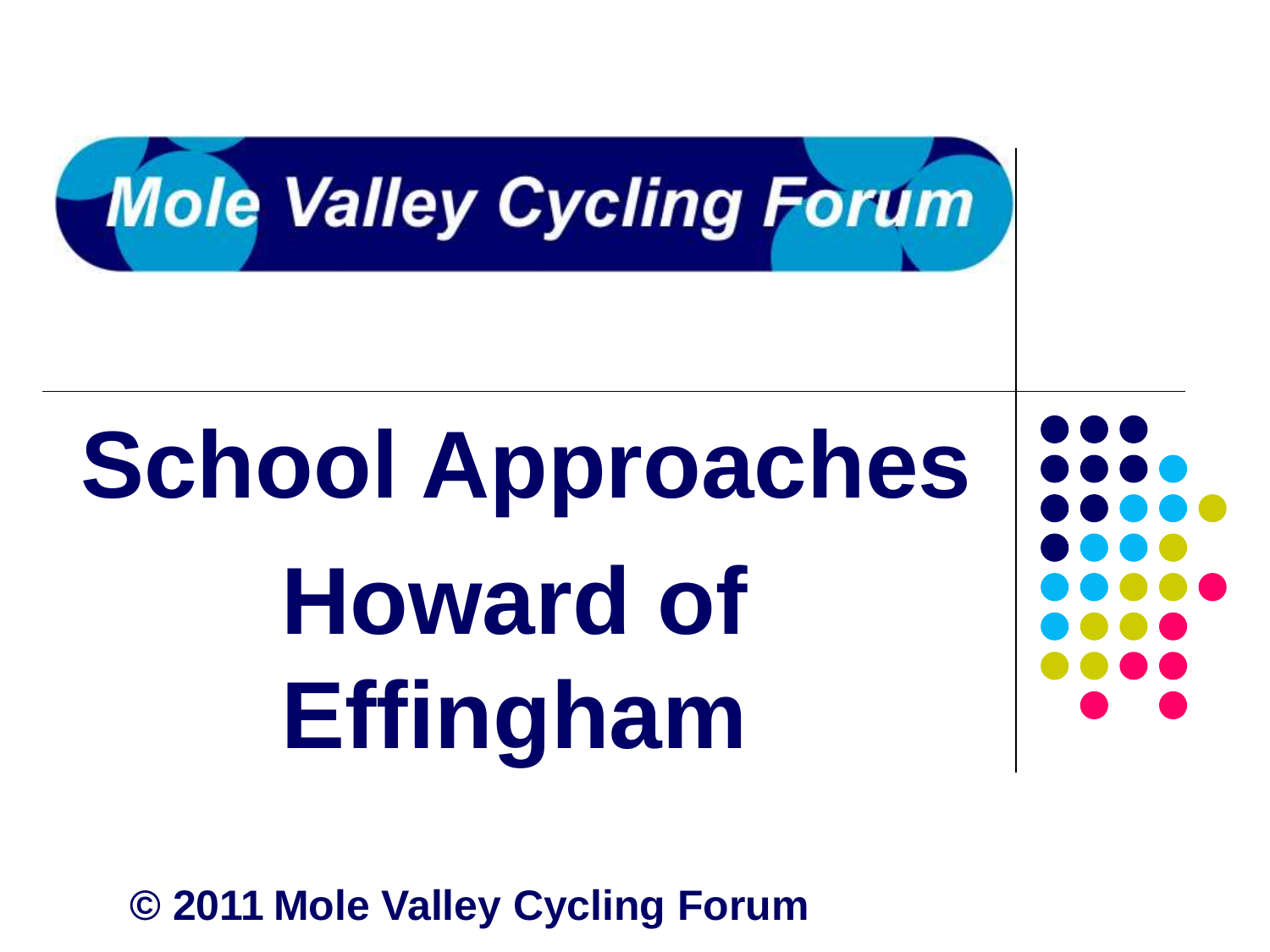# **Objectives**



To provide:

- Safe cycling to and from H of E catchment area
- Useful leisure links
- Useful community links



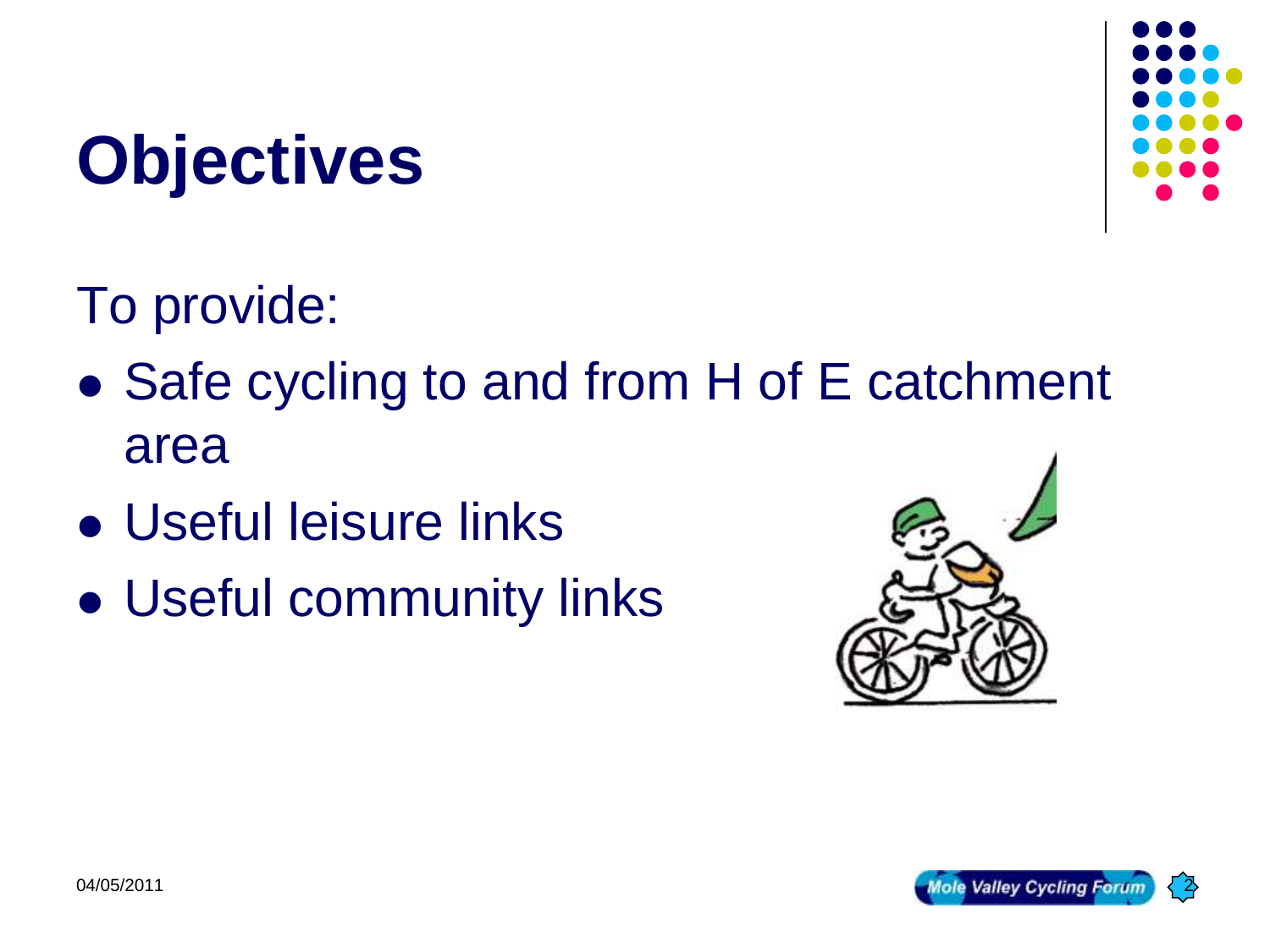# **Routes Surveyed**





Lower Road

Guildford Road (A246)

King George's Field

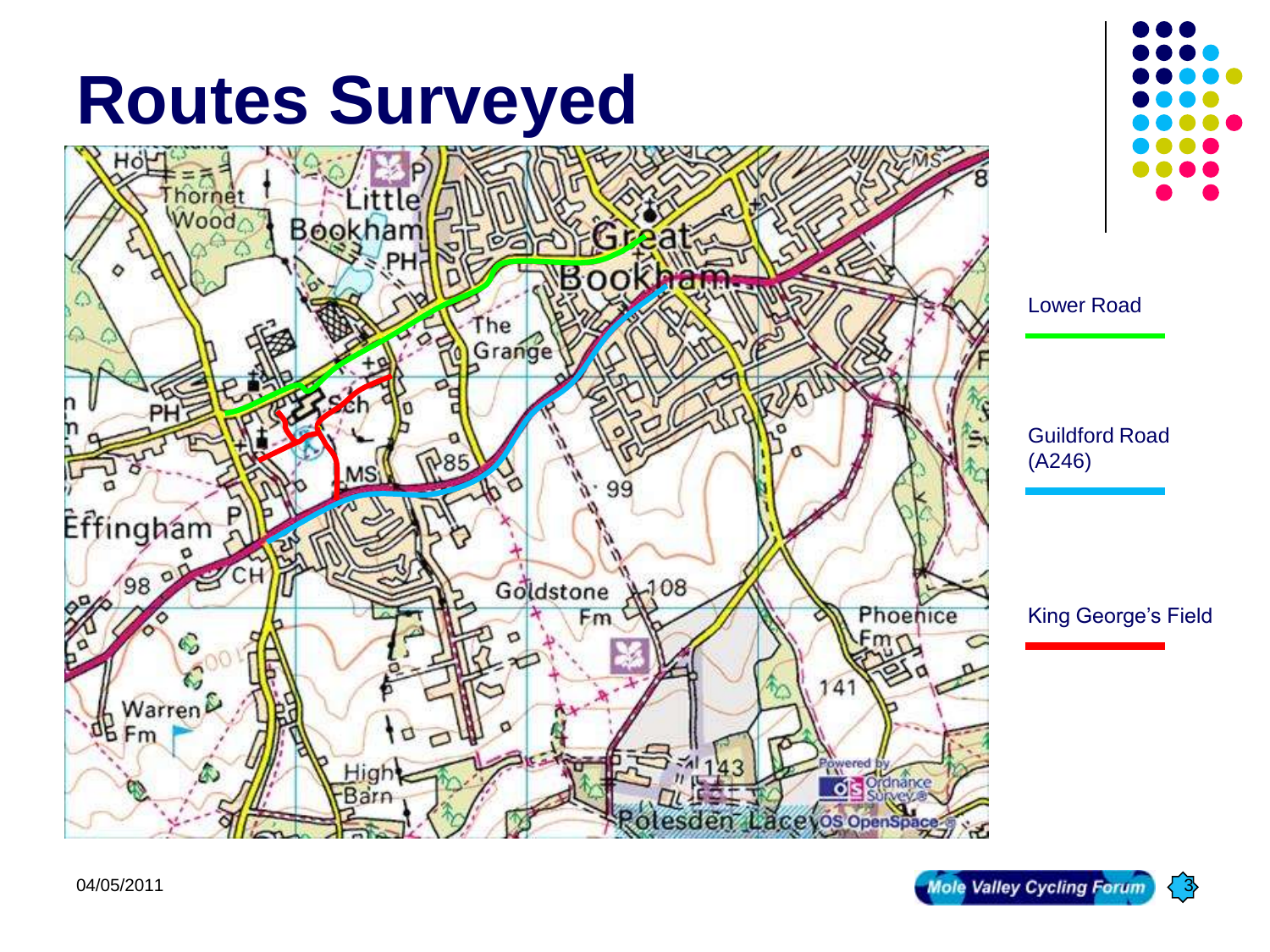# **Student Travel to School**

| Mode – (Transport Plan 16.02.11)<br>Walking<br>Cycling<br><b>School Bus</b><br><b>Public Bus</b> | 38%<br>13%<br>21%<br>2%<br>7% | Number of<br><b>Pupils 1,580</b> |
|--------------------------------------------------------------------------------------------------|-------------------------------|----------------------------------|
| <b>Car Share</b><br>Car                                                                          | 19%                           |                                  |
| Distance – (January 2009)                                                                        |                               |                                  |
| Pupils living up to 500m from school                                                             | $< 1\%$                       |                                  |
| Pupils living up to 1000m from school                                                            | 3.6%                          |                                  |
| Pupils living up to 1500m from school                                                            | 10.5%                         |                                  |
| Pupils living up to 2000m from school                                                            | 12%                           |                                  |
| Pupils living 2000m or more from school                                                          | 73%                           |                                  |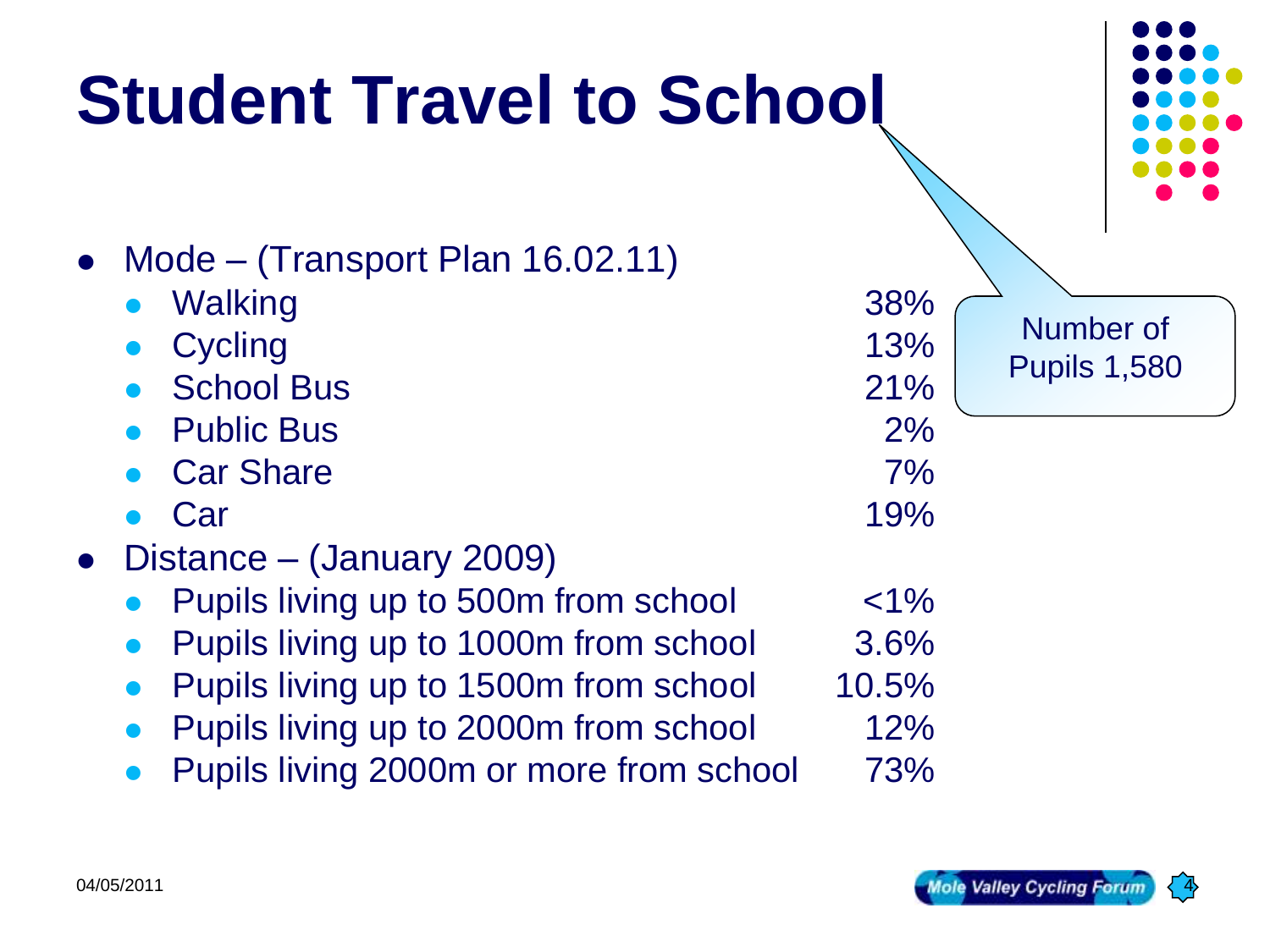- National Trust properties
- Medical Practices

Local sports fields and facilities

• Local shops, garden centres, garages

- Other schools
- Nearby:
- Lower Road busy at peak hours
- Guildford Road (A246) Steady traffic flow all day. Mix of cars, lorries, motorcycles, buses.





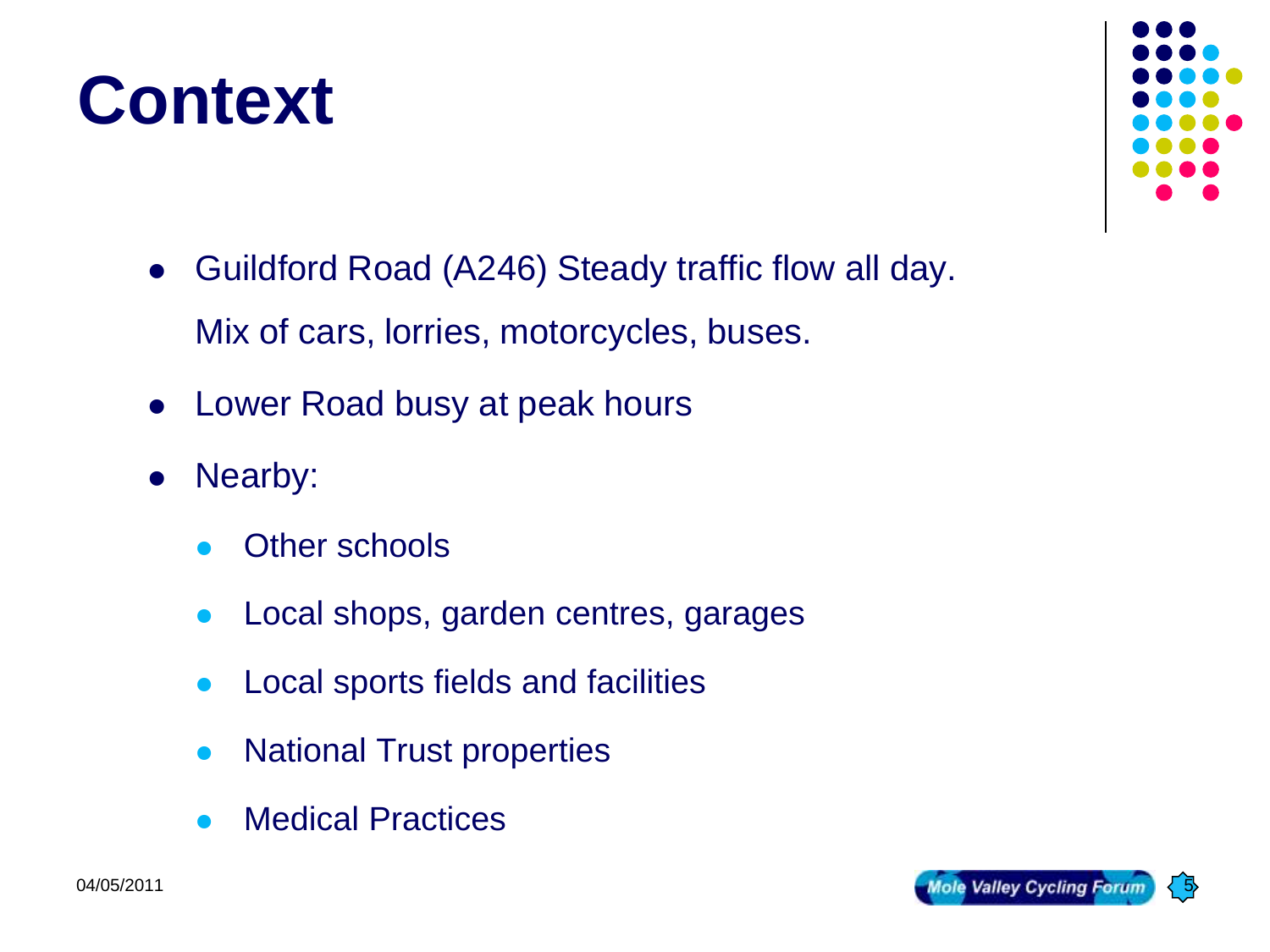#### **Issues**

 Narrow paths in poor condition along Lower Road, A246 and Effingham Common Road Poor quality cycle path along Lower Road No cycle path along the A246 or Effingham Common Road Lots of intersections Lack of adequate crossing points Horsley woods cycle path is not lit Congestion at peak times

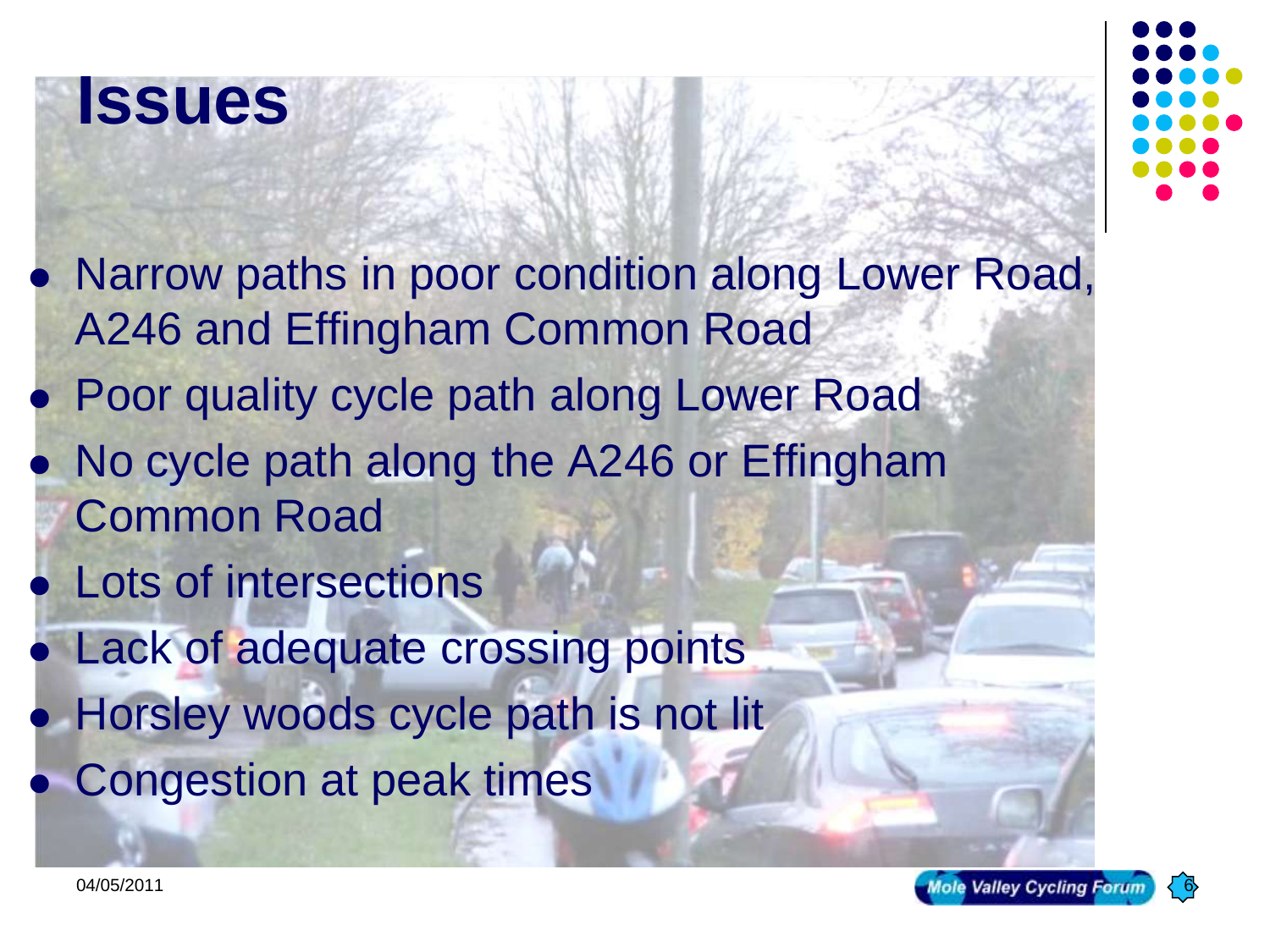## **Potential Users**

Howard of Effingham St Lawrence Primary St Teresa's Prep Manor House **Dawnay** 

**Schools** 

- Pupils
- Staff

To Great Bookham and The Street, Effingham

- King George's Field, Ranmore, Polesden Lacey, Bocketts
- **Leisure**
- Commuters

**Shoppers** 



- Cycling
- **Walking**
- **Wheelchairs**

Effingham Junction Bookham



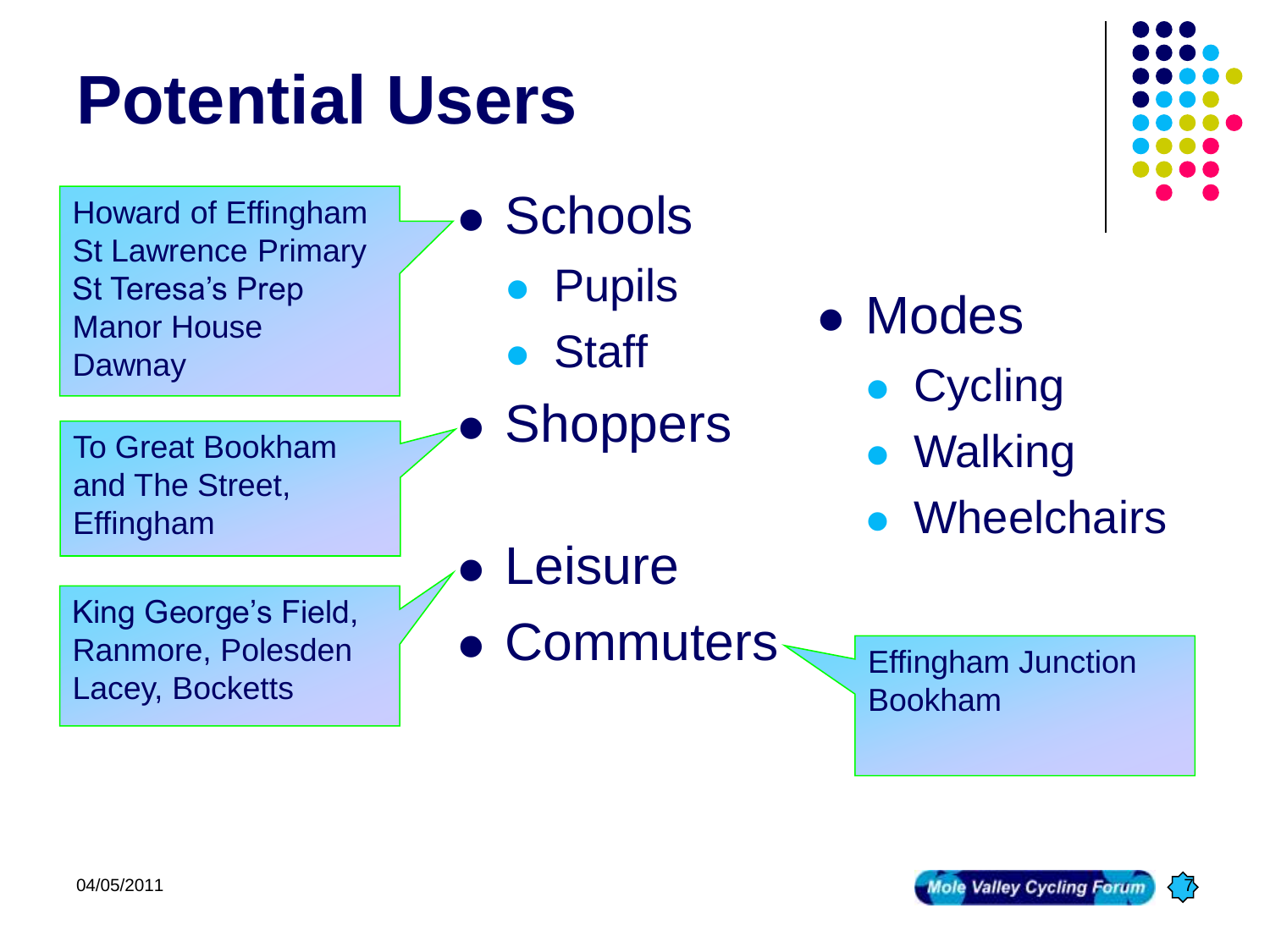# **Benefits of Cycling**



- Daily exercise improves physical health of:
	- **•** Students
	- Staff
- Students learn road sense BEFORE they learn to drive
- Families save money
- Surrounding community can enjoy:
	- Less polluted environment
	- Less traffic Congestion
	- Improved road safety
- Fewer parked cars along nearby roads

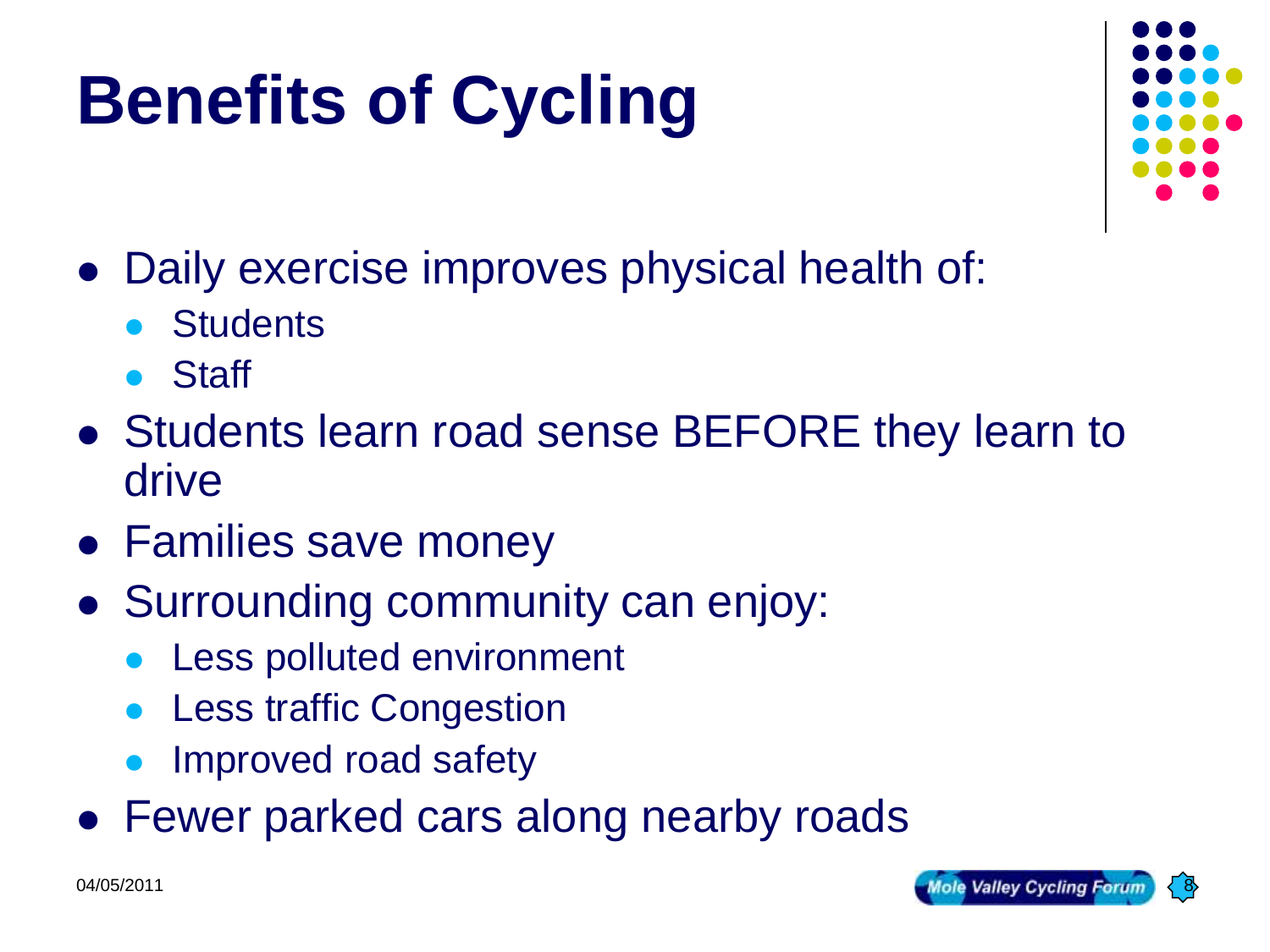# **Health Benefits of Cycling**

- Regular exercise builds:
	- **Stronger muscles**
	- Stronger bones
	- Stronger cardio-vascular systems
	- Metabolic efficiency
- Regular exercise prevents:
	- Build up of excess adipose tissue
	- Obesity related illness
- Exercise before study
	- Improves blood flow to brain:
		- Better concentration
		- Better retention



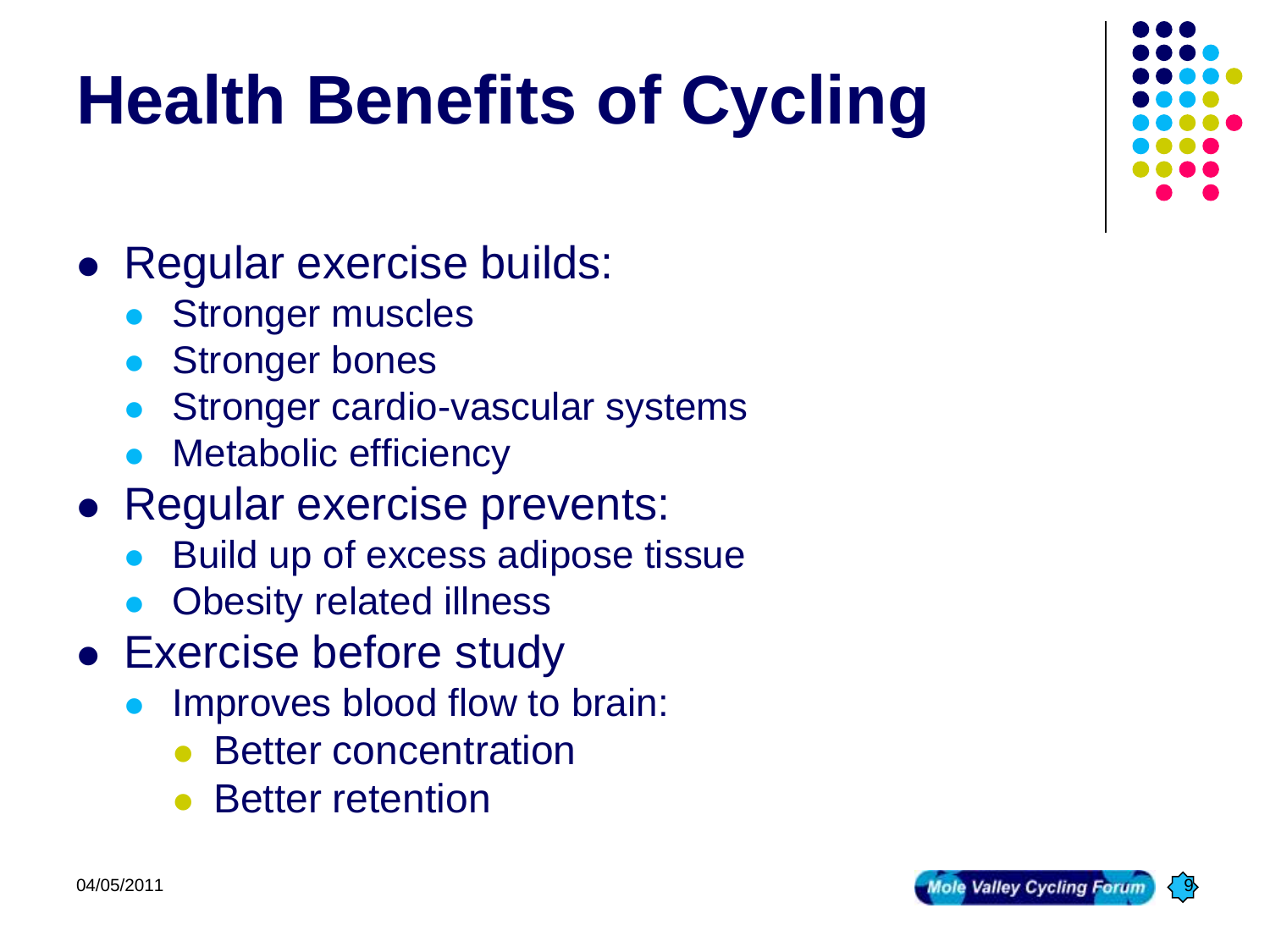# **Lower Road - Entrance**

Entrance to school narrows

There is room to widen entrance to 4 metres

Footpath traffic joined by on road cyclists







Footpath is overgrown in Summer There is space to widen the path to 3 metres Footpath is waterlogged in Winter Grass verge is damaged and unsightly Regular maintenance should follow DFT guide

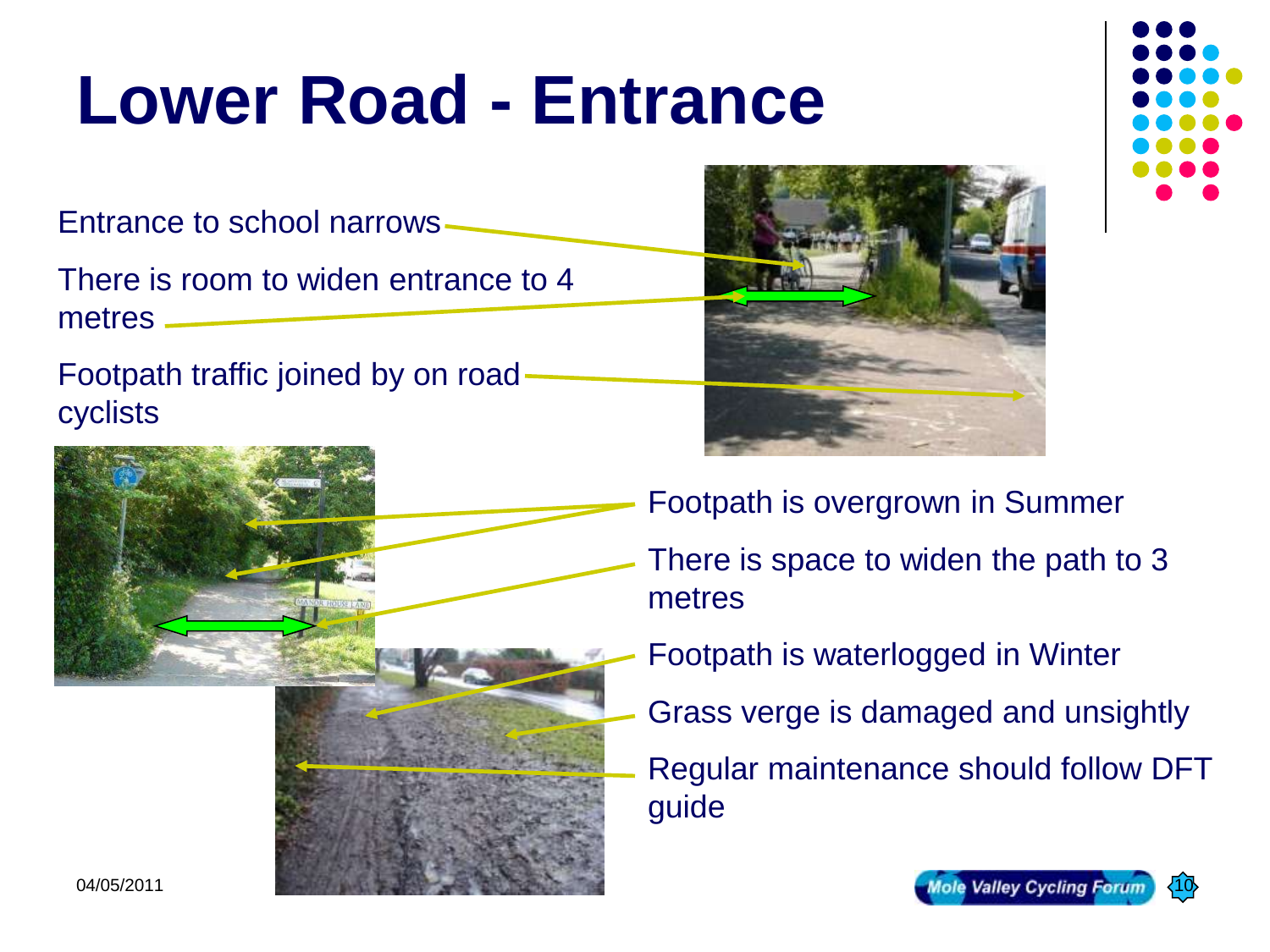# **Lower Road - North Side**

Bushes and trees encroach

Path width reduced by vegetation





- Signs are confusing
- Refuge not designed for cyclist crossing
- There is scope for a Cycle priority crossings in conjunction with a road hump/speed table

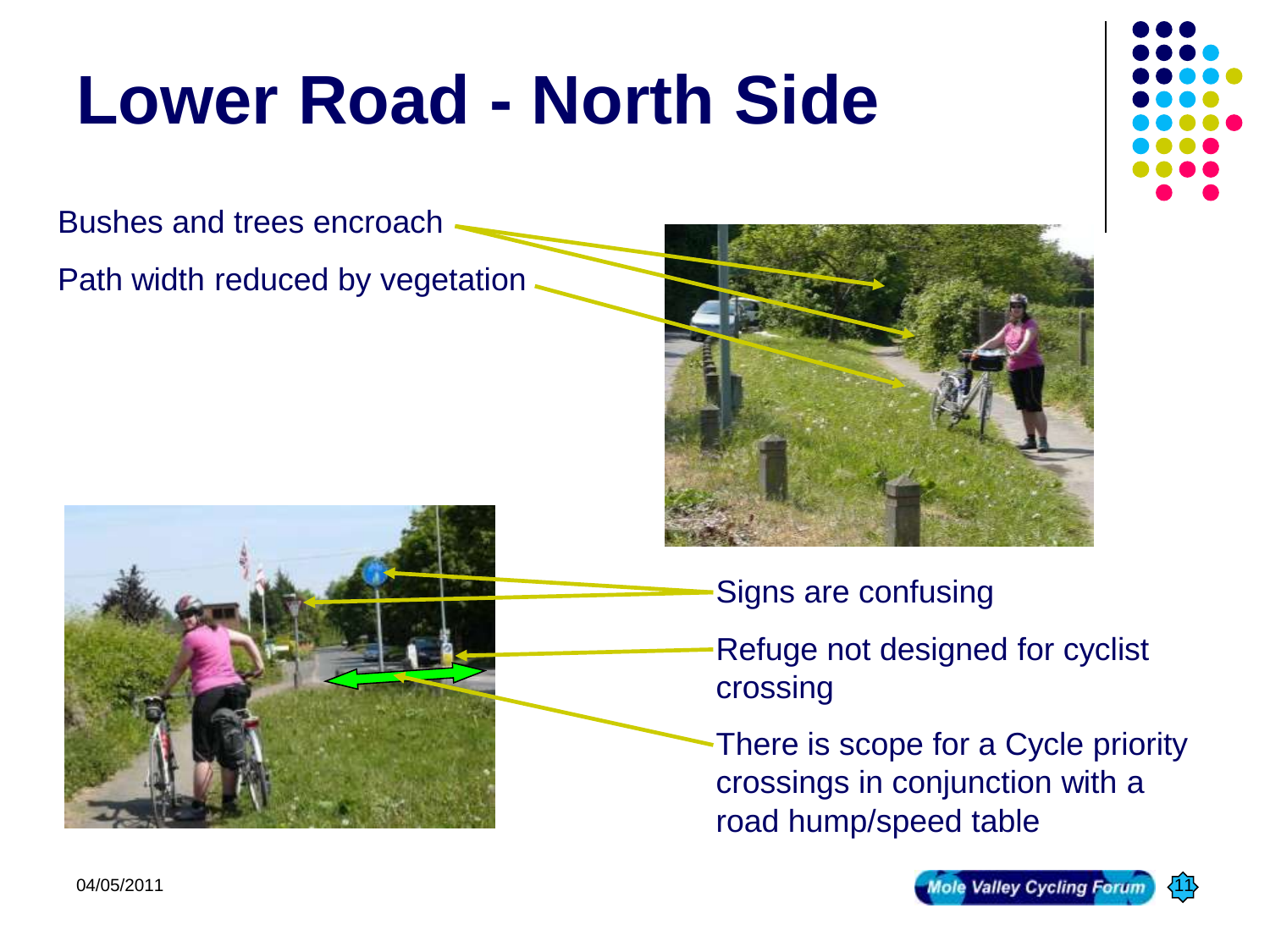# **Lower Road - School Approach**



Trees and Bushes are not cut back

The path is overgrown

Users extend path width to verges





- Flooding continues along footpath
- Path requires a 3metre width for traffic at peak times
- Users extend path width to verges

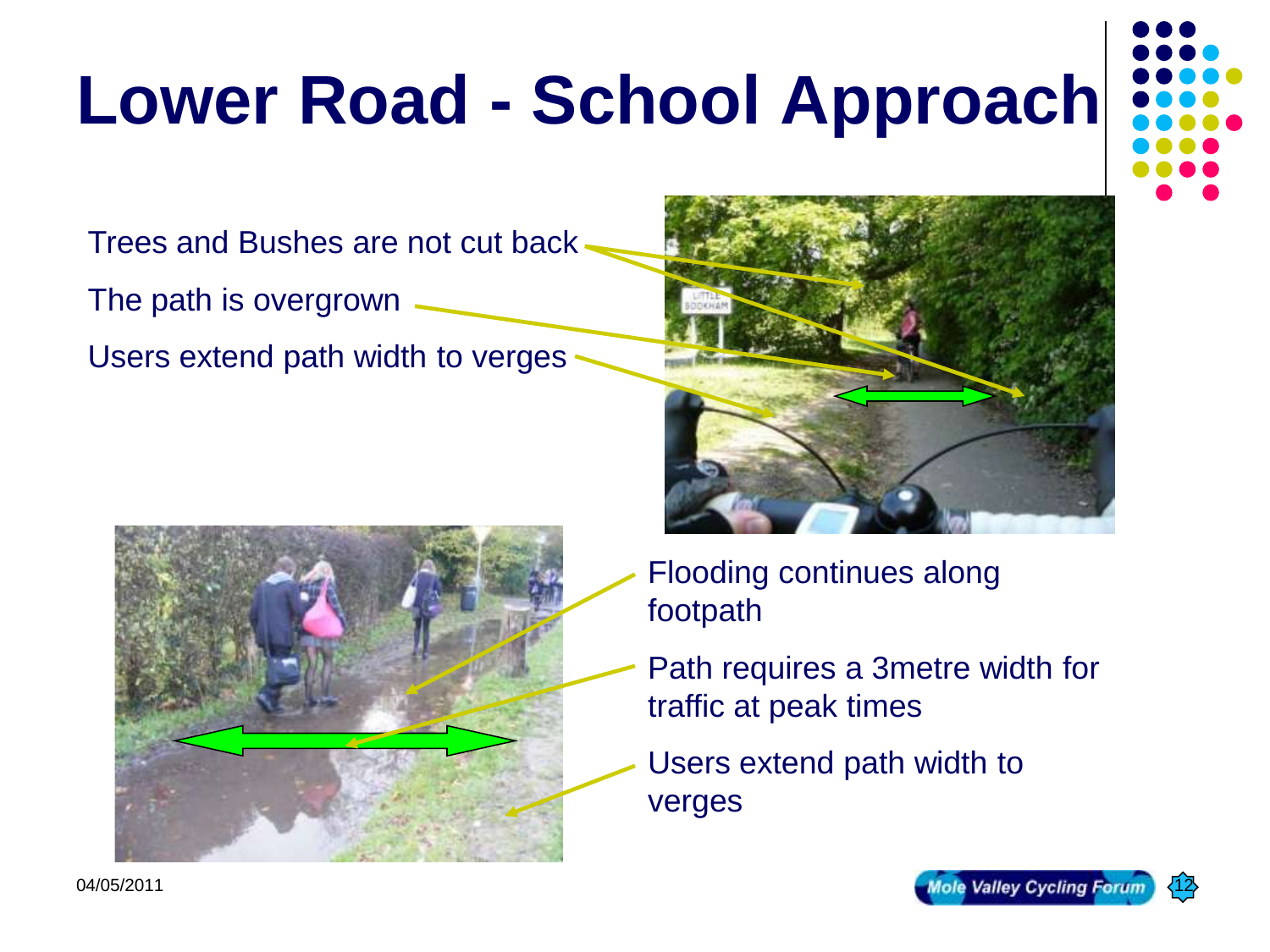# **Lower Road - Manor House Lane**

Road Markings and Signage are poor

Manor House Lane junction has scope for a Cycle priority crossings in conjunction with a road hump/speed table







Rider comfort and visibility can be improved by cutting back vegetation

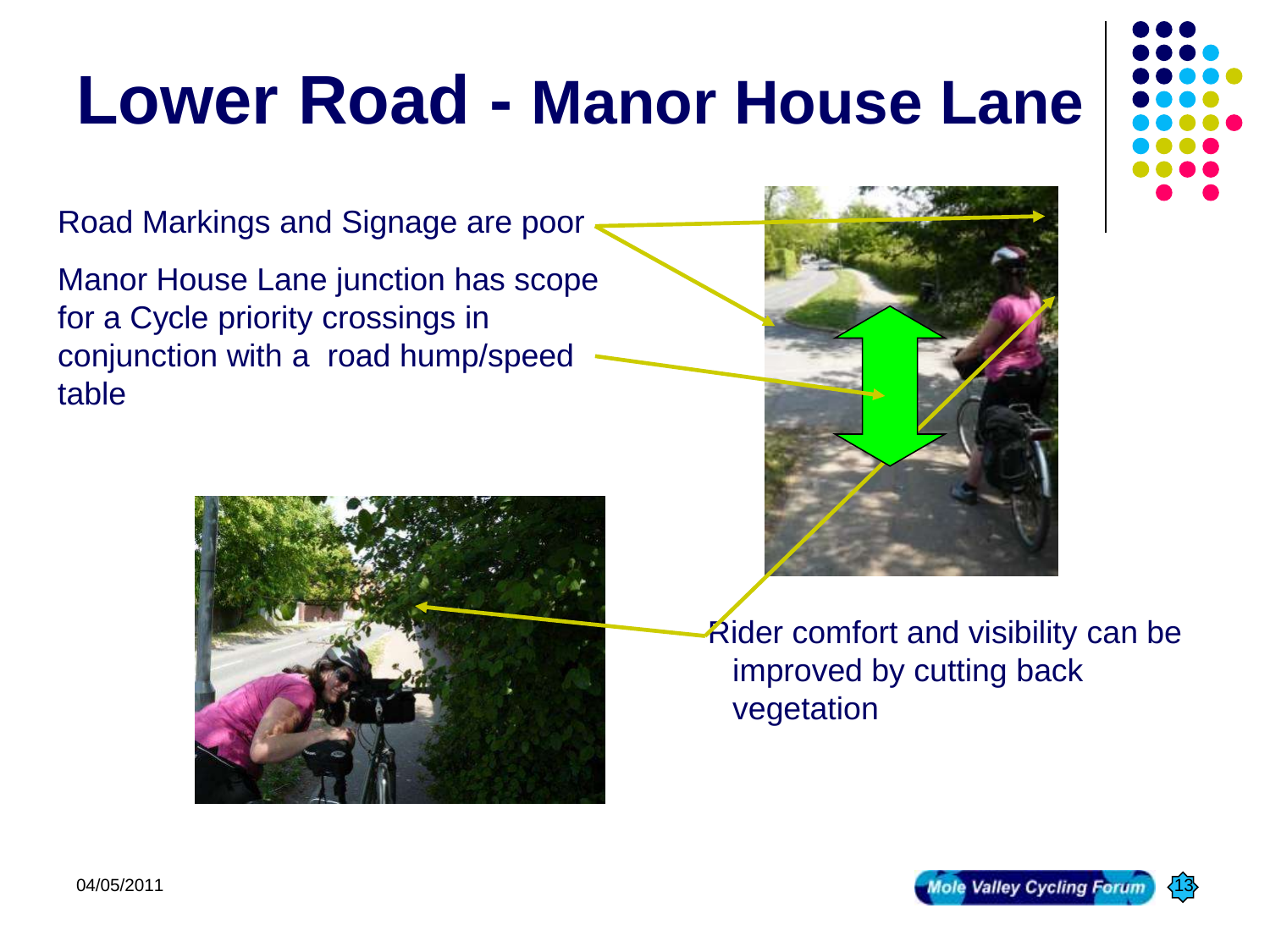## **Lower Road - Rectory Lane**



Overhanging and encroaching vegetation

Kerb not dropped to allow access from roundabout

Road markings worn

No "cycles" warning sign on approaches to crossing

Drop kerbs not flush with road

Confusing road markings

Road width suitable for discretionary cycle lane



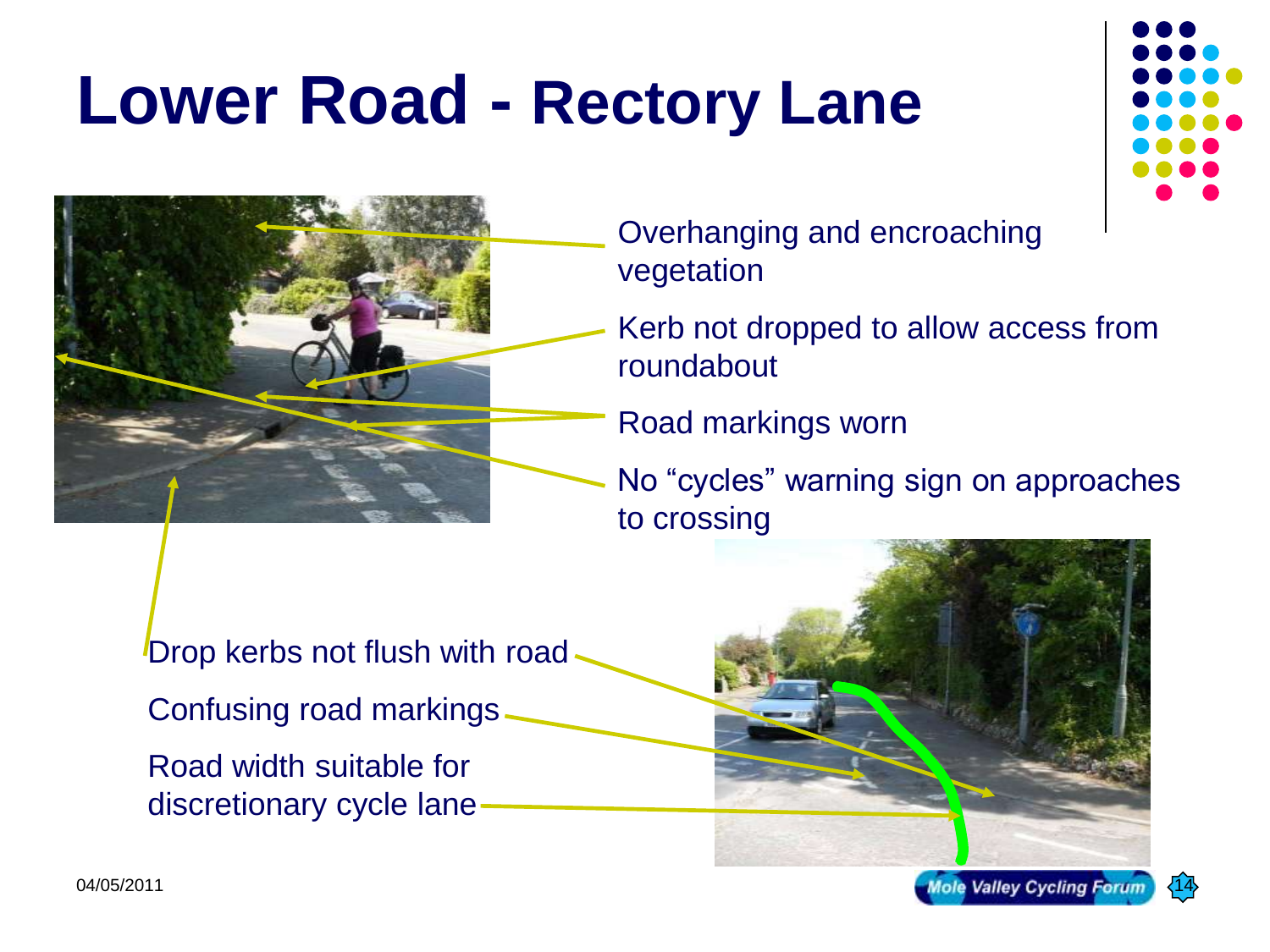### **Lower Road - Rec Grnd.**



**Overhanging** vegetation **Encroaching** vegetation









Conflicting signs •Eastbound

•Westbound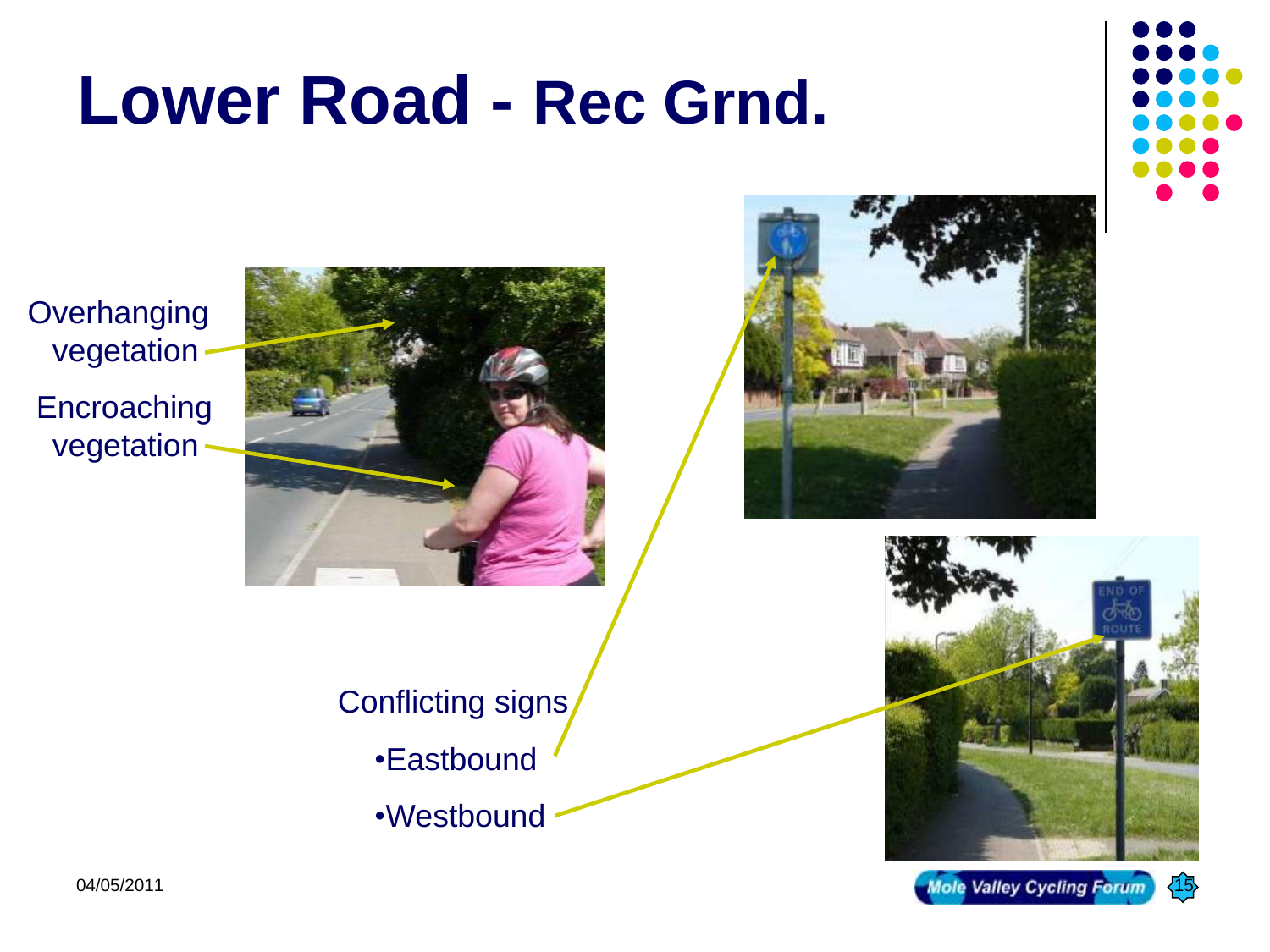## **Lower Road - Great Bookham**



Overhanging and encroaching vegetation Signage to approach needed Some Kerbs need minor attention Some kerbs need widening Scope for Cycle priority



Trees, lamps and signs constricting path

**Driveways** 

Increasing urbanisation

Alternative route or discretionary cycle lane?





04/05/2011 Mole Valley Cycling For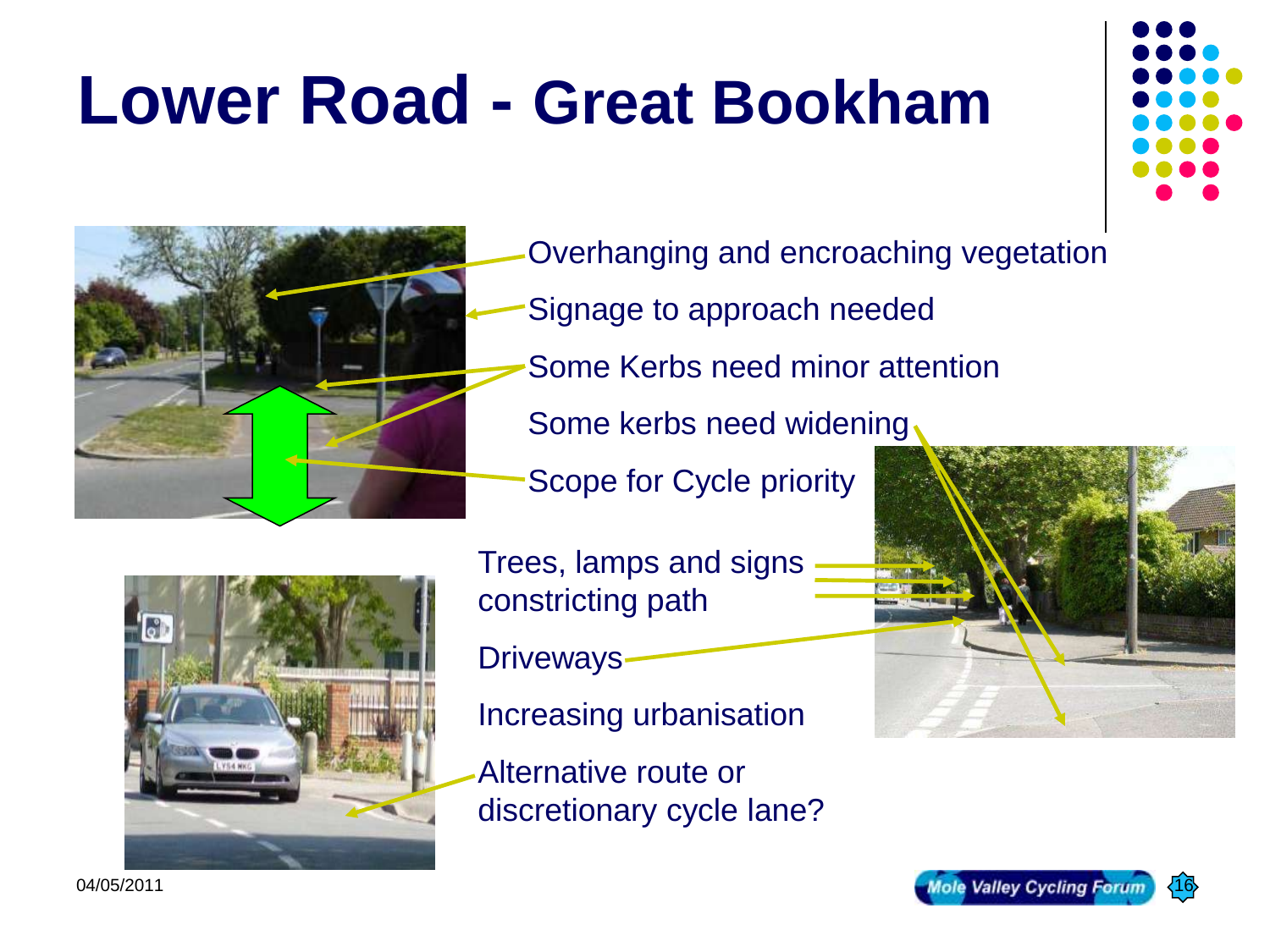Griffin Way:

Very nice junction

Calm effect

Good kerbs

Scope for dual use





Provide an off-road route via Groveside from residential roads in South Bookham

At the change of speed limit:

Upgrade paths on both sides of A246

Add a cycle-friendly refuge



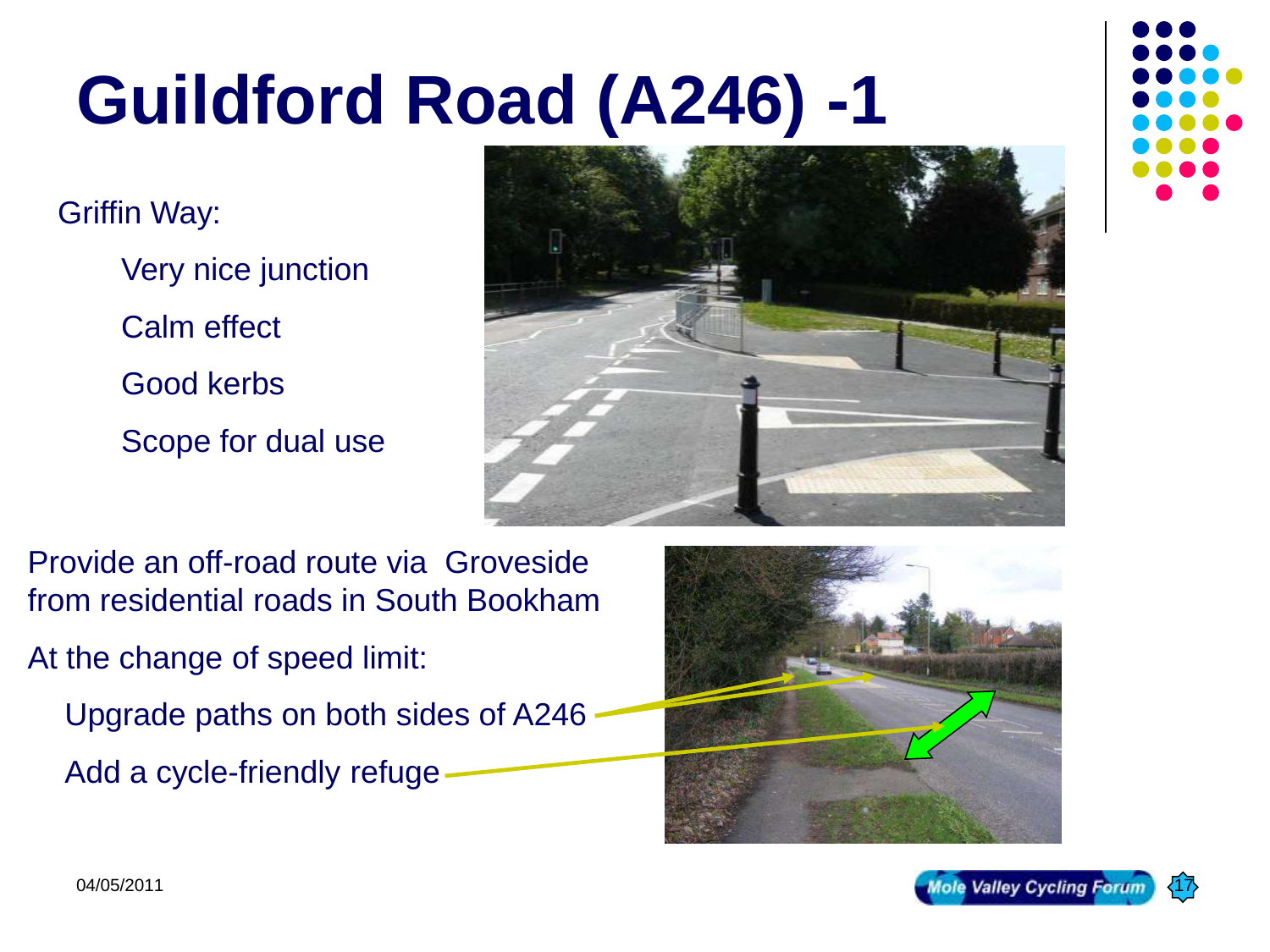

#### Width expandable to 2 metres

Potential dual use path to Hawkwood Rise Good Drainage Pleasant riding

Rectory Lane Bus stop used once per day, could be converted to Cycle lane -





Rectory Lane junction needs clearing of vegetation to improve sight lines

Drop kerbs Needed



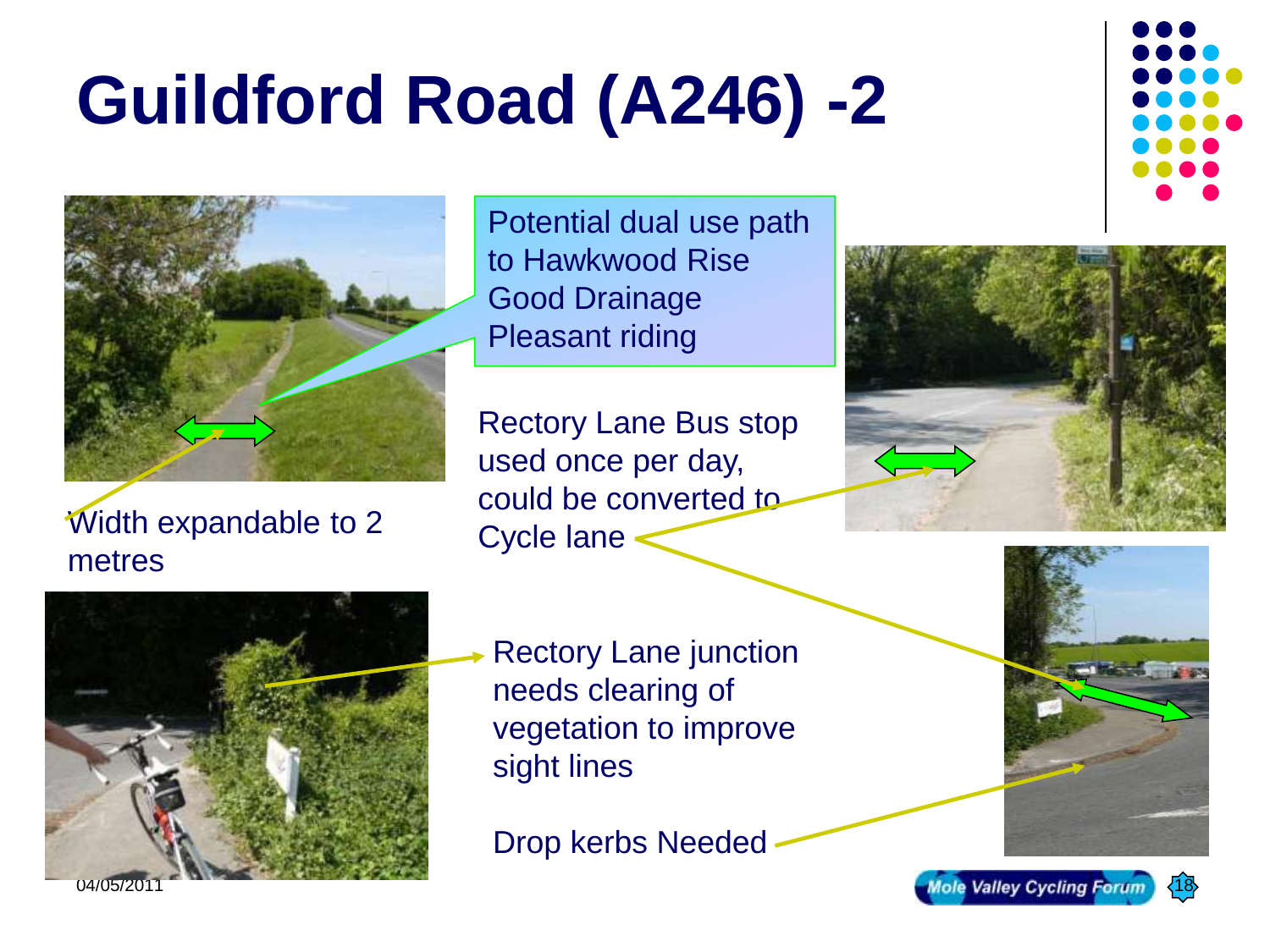

Potential dual use path from Rectory Lane to Manor House Lane

Width expandable to 2 metres

Protruding tree



Bus stop / layby could be used as cycleway

Good kerbs

Good sightlines





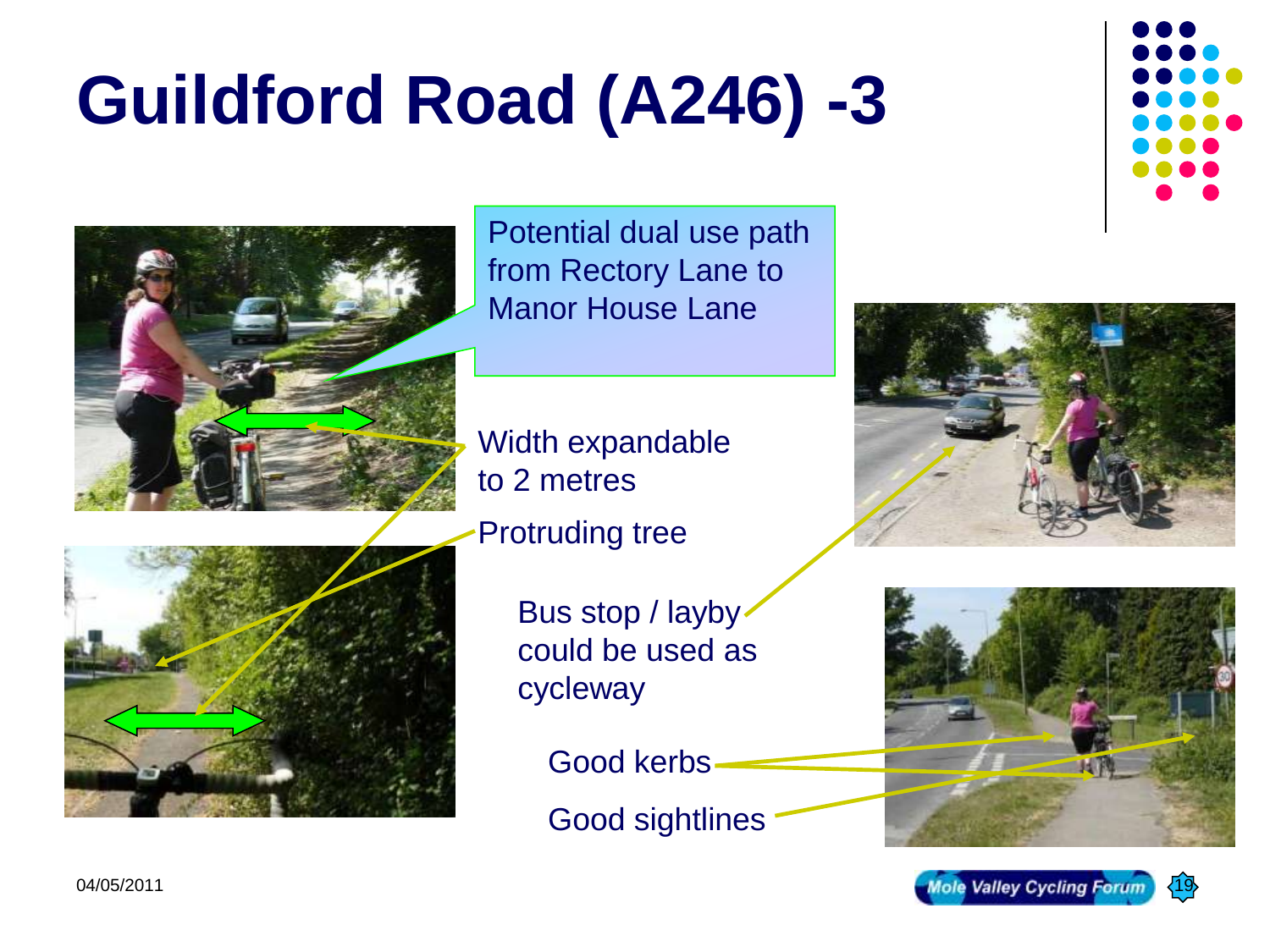

Potential dual use path from Manor House Lane to King George's Field

Width expandable to 2 metres



One bus per day

Needs a cycle / Wheelchair friendly entrance

**Continuation** route to Browns Lane





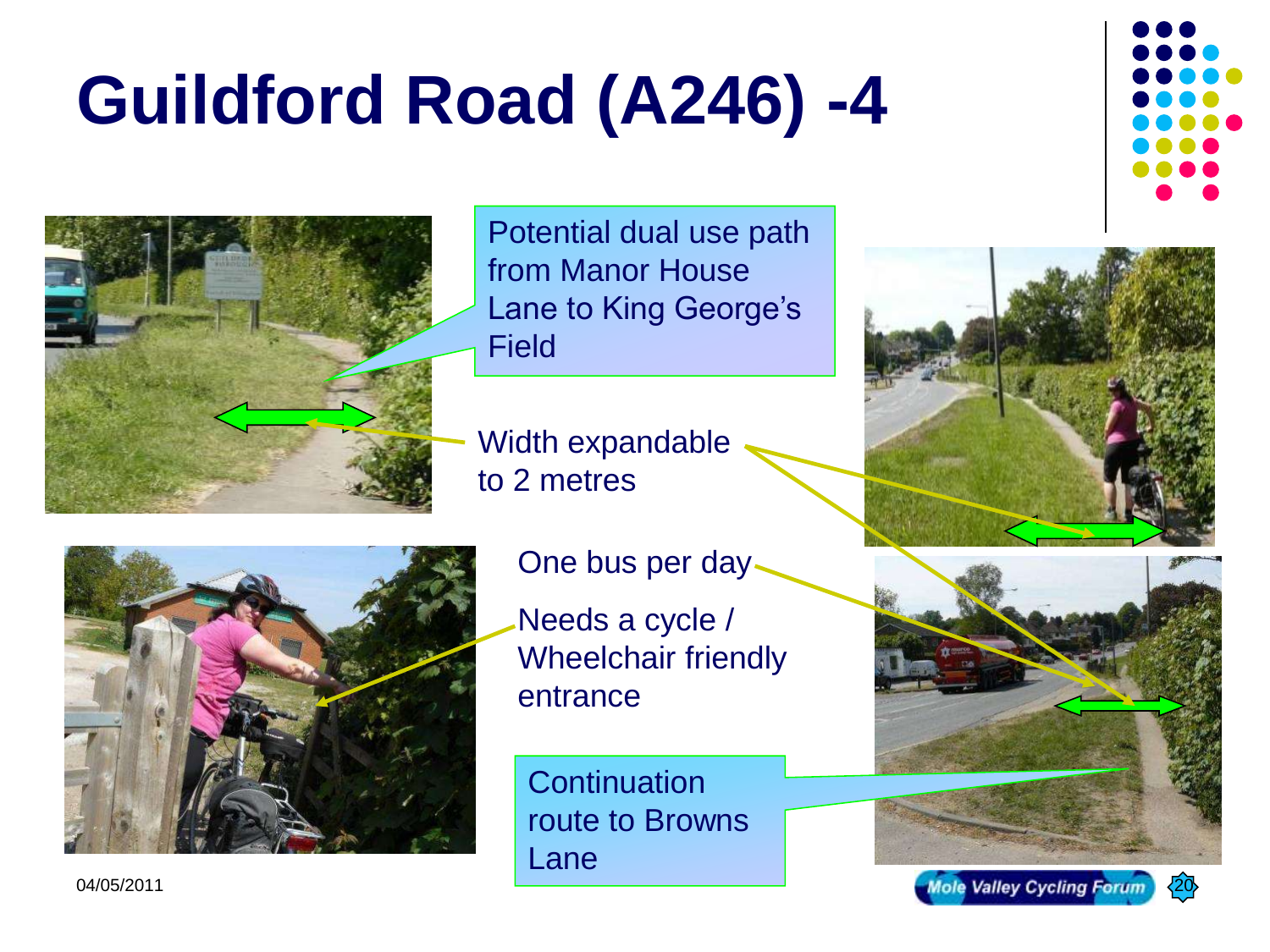# **King George's Field**



All weather path leading to rear of H of E School

Path to rear entrance or playing field



Space for more cycle storage Access via paths to: signs signs

Lower Road School field **Browns Lane** 



Footpaths could be dual use with rustic



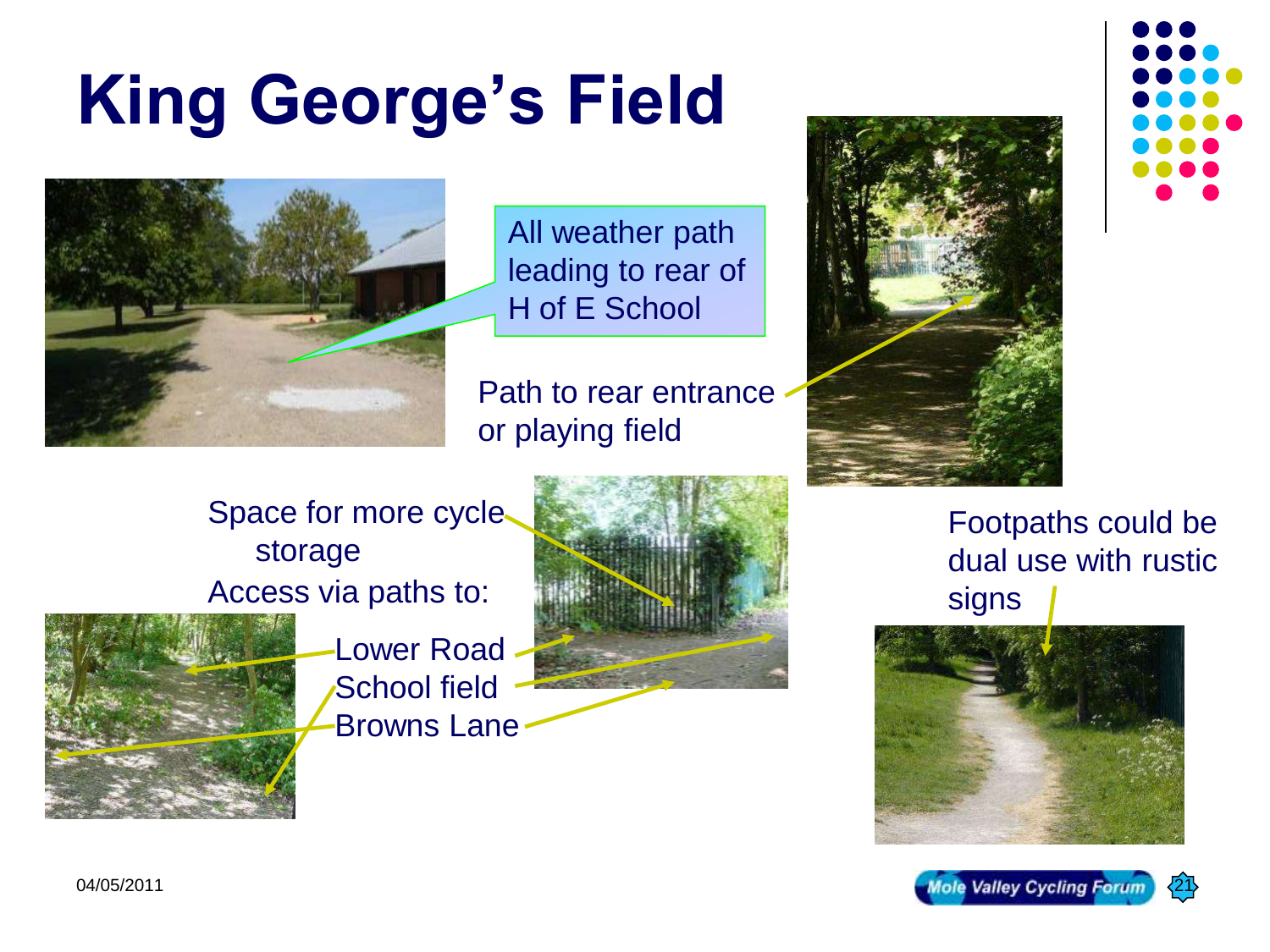# **Summary**

#### **Improvement**

1.Dual Use Footpath South side of Lower Road

#### **Benefit Issues**

Suitable for children attending adjacent schools, shoppers, visitors and leisure users.

Insufficient width Poor maintenance Poor drainage Poor signage Bad junctions

2.Discretionary cycle lanes

Suitable for experienced cyclists. Could be considered at Gt. Bookham approaches .

Dedicated cycle lanes impractical. Safe Cycle Lanes would have to be "dashed" and green.

3.Dual use footpath North side of Guildford Road A246 With links to King George's Field and South Bookham

Relieves traffic on Lower Road and link roads.

Junctions need to be improved Paths need to be reclassified